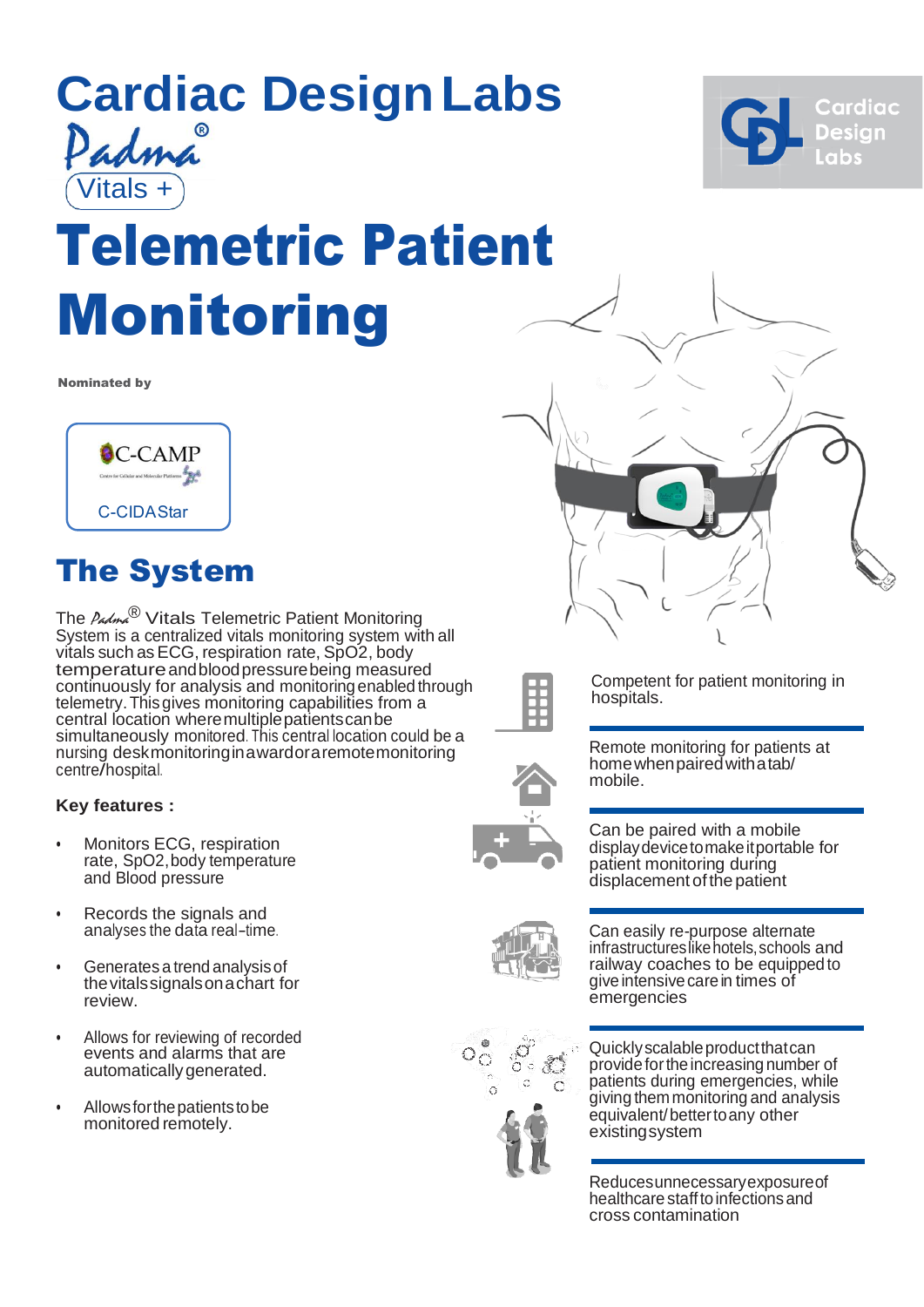#### Cardiac Desian Labs

#### Key Benefits:

#### **a. Assetlight infrastructure**

- Light hardware for efficient patient monitoring.
- Ease of installation.
- Proprietary hardware and software makes the system work seamlessly.



#### **b. Minimal intervention of nurse/medical staff**

- Centralized monitoring reduces the number of nursing staff required to monitor the patients.
- The nurses attention is diverted to the right patient hence improving operational efficiency.
- Additionally the automated data capture and processing eliminates the data entry errors that occurs due to manual entries.



### **c. High fidelity of body signal/waveforms**

- Ideal for detecting the signs of abnormality before significant symptoms develop.
- •Detects early signs of the patient getting worse especiallyduring thenightwhenthere is a lack of attention.



- Minimal infrastructure requirements.
- Ideal foremergencies when there is a sudden surge in monitoring requirements.
- Ifrequiredatabcanbeusedforbedsidedisplayof parameters

### **e. Comfortable forthe patient**

- Increasing the chances of longer use by the patient.
- Remotemonitoringthateliminatesunnecessaryexposure to
- infections while ensuring safety of the patient.<br>• Also provides independence to the patient to carry out •Alsoprovidesindependencetothepatienttocarryout personalhygienewithoutmuchassistance iftheirhealth allows it.



115 20 97